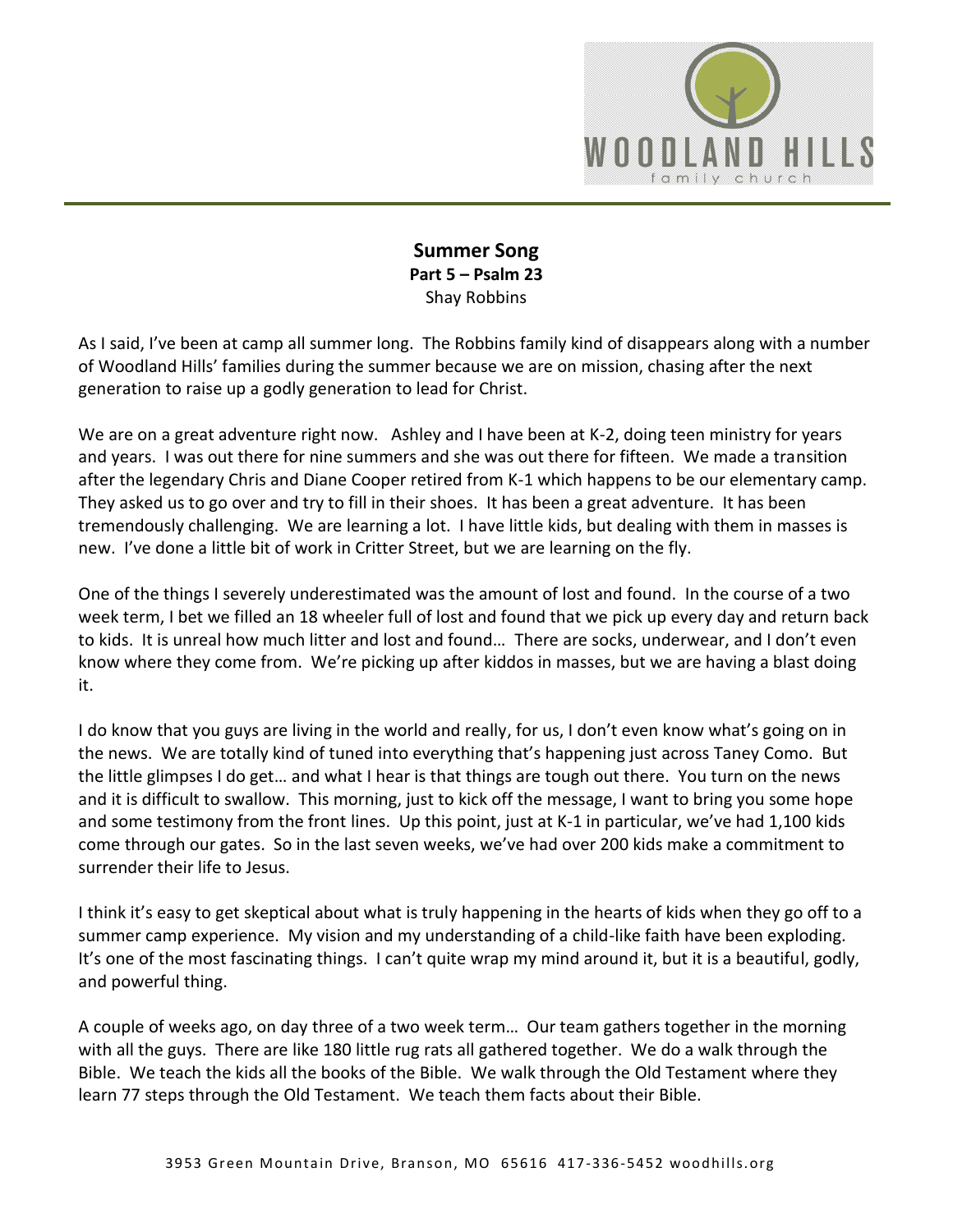On day three – where we kind of begin to do the walk through the Bible – we, almost kind of flippantly, decided to share the gospel on kind of that first morning where start our walk through the Bible. As we were sharing the gospel, I was kind of watching the kids. It was almost eerie how quiet these boys were. It was as if they were hanging on every word. I realized that as the gospel was being rolled out, there were kids that were clinging to every single word.

Now we go from that little meeting in Taney Como Court off into madness. It's straight into competitions, all the fun stuff that boys love. But we had a little invitation. Anybody that wants to stick around and talk about this gospel message is welcome to come down to church and talk with us. So we go walking down there and I turn around and there is a mob of boys following me. I stopped and told them where the competitions were and let them know we were just bringing the ones that wanted to talk about a relationship with Jesus down to the church. They all wanted to go.

So we brought them down there and sat them down. I'm talking seven, eight, nine, ten, eleven year old boys. The first thing I do is just try to qualify it. A lot of times, kid just want to make sure that they are going to heaven, right. They just want to make sure. I kind of ask those qualifying questions and of this group of boys, there were only two that were there for some kind of rededication. They rest had never made a commitment to follow Christ. At 10:00 am on morning three, we had 33 boys ring the bell. We ring the bell to just celebrate a heart given to Jesus.

Right next door in our Spiritual Training Center which we call The Nest, all of our staff was singing and praying and they all hear the bell ring. They came pouring out of the nest and just a mob of staff gathered around these kids. It's just jaw-dropping as these boys are just swinging from the rope on the bell and our staff was tearing up. It was just one of the most amazing things. When we gave that message just a few days ago, we had two boys give their hearts to the Lord. It was the same message, same morning, but for whatever reason, that morning, God chose to move in a powerful way. The spirit of God decided this was the morning he was bringing some souls home with him and we got to be a part of it.

One of our leadership guys came down out of there and we were talking afterwards about this 33. He said "Shay, when I was up worshiping, I was just praying in my heart that the Spirit of God would wash over this camp. Just moments later, I hear the bell ring."

That's what we get to be a part of and I'm here to tell you that our college staff… And this ought to be encouraging to you. Our college staff is committed this summer. Acts 6: 4 is kind of our heartbeat for our staff. It's that we would be committed to prayer and the ministry of the Word. I have seen our college staff take hold of this with a hunger and urgency for the gospel and I've seen a change in them.

When we have our evening worship events, there are kids that give their heart to the Lord; that's pretty typical. When you have an evening worship event, that's when a lot of kids come to faith. But when our staff latches onto the urgency of the gospel and they're responsibility to take that gospel and preach it to every kid during every opportunity, the bell starts ringing at random times. It will ring early in the morning, during shower period, during FOB which is nap time right after lunch.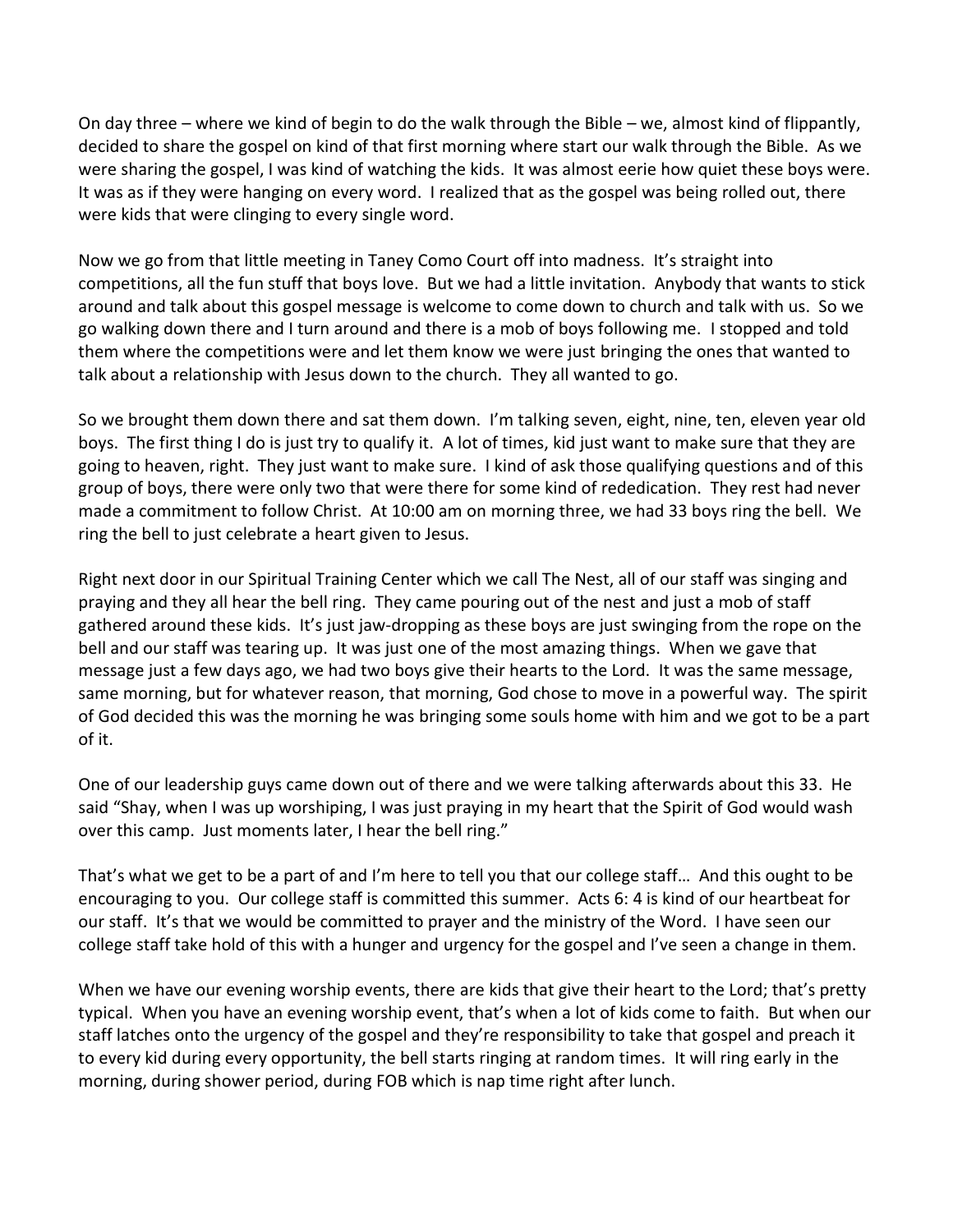Our staff have become savages for the gospel. I want you to know that to be encouraged because there is a godly remnant that is rising up in this country. As I said, it's tough going out there. In this life, we will face trials; that's truth. This life is tough. You are either going into a trial, right in the middle of one, or you're coming out of one. Life is cyclical and trials are a part of it.

One of the things that I've learned to do over the years is as I wake up in the morning and I go to spend time with the Lord, I kind of look at it like I'm going to the doctor's office. Every morning, being a broken man, I walk into the doctor's office and I go to the Great Physician and he helps me determine my ailments of the day. Sometimes I need to go and apologize to my wife first thing. Sometimes I feel the weight of the Holy Spirit because I need to have a tough conversation that God's calling me to. Sometimes my heart is just being squashed by anxiety and nervousness and I know that I need to take that anxiety to the Lord. Sometimes I'm walking through a trial and I just feel flat beat up. When I go to the Great Physician, he's always good to show me my ailment of the day and through his word, he will hand me a prescription that is meant to heal and minister to and to refresh whatever the ailments of the day are.

Many, many times over the last year as I've done that, the Lord's prescription for me has been Psalm 23. As you guys have been marching though the Psalms series this summer, when I was given the opportunity or the choice to choose a Psalm, it wasn't hard for me. Psalm 23 has been my jam. It's been my song for at least the past year. I want to walk through Psalm 23 with you today. For those of you who are note takers and really love points, this is not a pointed message. What I want to ask you to do as we process through God's word together today is that you would stick with what sticks to you. As we walk through this passage, whatever hits your heart, whatever is profound to you, that's what God's got for you today, that's your take home, that's your application point. So we are kind of going to go to the doctor's office today because life is tough. Let me read through Psalm 23 and then we will walk through it together.

*[1](http://www.studylight.org/desk/?q=ps%2023:1&t1=en_niv&sr=1) The LORD is my shepherd, I lack nothing. [2](http://www.studylight.org/desk/?q=ps%2023:2&t1=en_niv&sr=1) He makes me lie down in green pastures, he leads me beside quiet waters, [3](http://www.studylight.org/desk/?q=ps%2023:3&t1=en_niv&sr=1) he refreshes my soul. He guides me along the right paths for his name's sake. [4](http://www.studylight.org/desk/?q=ps%2023:4&t1=en_niv&sr=1) Even though I walk through the darkest valley, I will fear no evil, for you are with me; your rod and your staff, they comfort me.* 

## *[5](http://www.studylight.org/desk/?q=ps%2023:5&t1=en_niv&sr=1) You prepare a table before me in the presence of my enemies. You anoint my head with oil; my cup overflows. [6](http://www.studylight.org/desk/?q=ps%2023:6&t1=en_niv&sr=1) Surely your goodness and love will follow me all the days of my life, and I will dwell in the house of the LORD forever.*

It's pretty soothing just to read it, isn't it? So Psalm 23 is the psalm of David. David was a shepherd and he speaks using a word picture; that of a shepherd and his sheep. While I live in Branson, I grew up a country boy in Illinois and Iowa. Our people in our family are pork producers and have raised livestock and crops on both sides of our family. So as a young man, I grew up scooping manure and cutting down row corn and walking bean fields and loading turkeys and sorting hogs and I loved every bit of it. I don't have a ton of experience with sheep except that there was a period of time where Pa and Granny had some sheep that would roam around their farm and they had this old ram that would chase you around.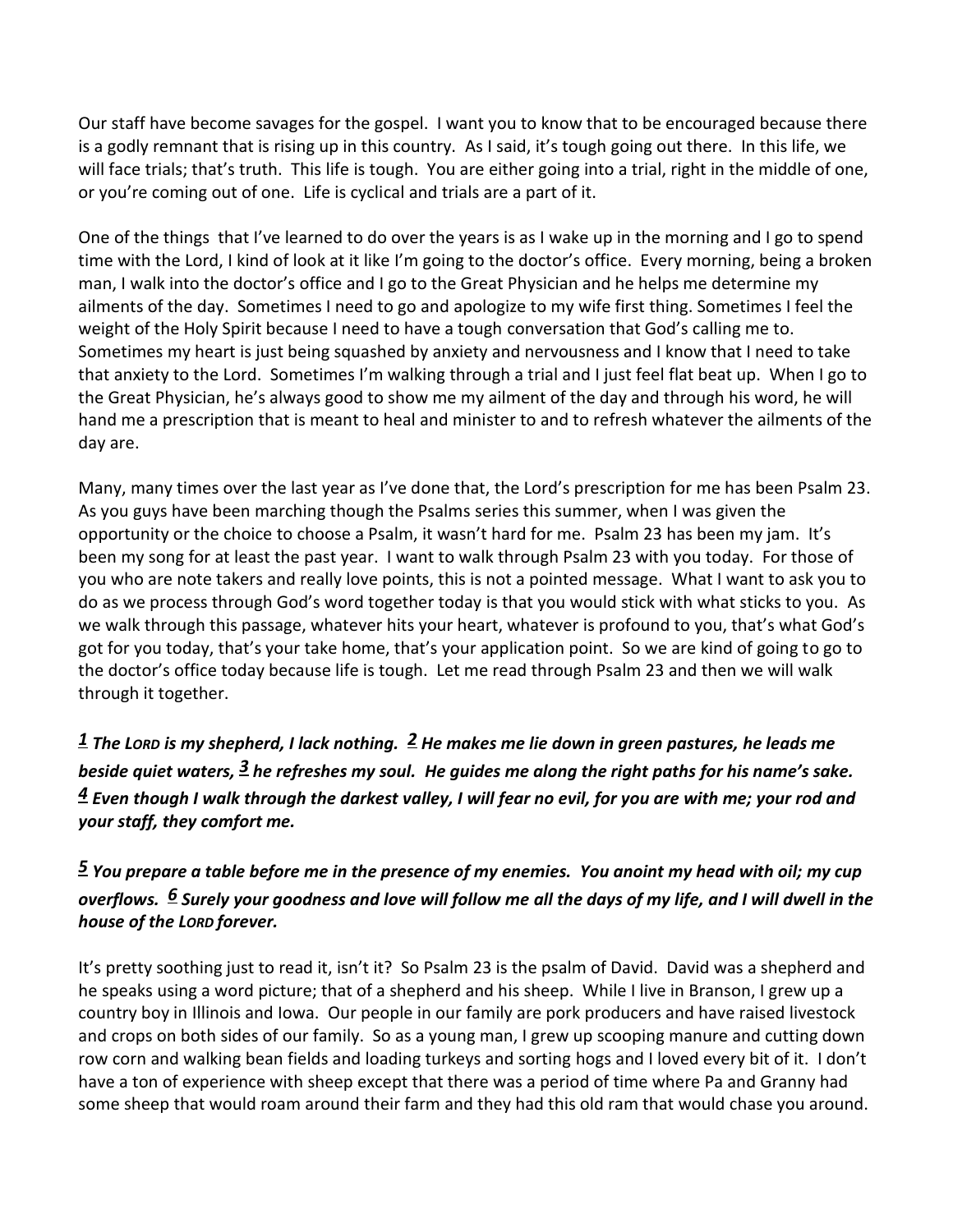So I just remember being afraid and running from that thing. That's about the extent of my personal experience with sheep, but I've been studying to kind of understand everything that David is trying to help us unpack. As I studied this passage, I learned some really neat things about shepherding that I didn't really know

The first thing I want us all to understand, that I've learned recently, is that Psalm 23 is taking us through the annual cycle of a shepherd and his sheep. The cycle starts in the winter on the home range. In the winter, it's on the lower lands and the home ranch is a generally safe place. It's fenced and protected. It is a place where there is a good food supply and there are plenty of still waters to feed on.

When the spring comes, a shepherd… The delicate balance in raising a healthy flock of sheep is you've constantly got to move your sheep. Sheep are dumb. They will not manage their resources for themselves. So if you leave them on the same plot of ground, they will consume all the vegetation all the way down to the roots. They will literally dig up the ground and eat the roots and turn what was formerly a lush cropland into a wasteland. So come spring, it's time for a shepherd to move the flock out of the home ranch.

They enter into the process of moving from that home ranch up to the mesa land at a higher altitude. It's kind of the flat tops where the sheep will graze during the summer. The challenge with that is that in order to get to these high altitudes or these high ranges, you have to go through the valley. In the spring, the valley is a particularly dangerous place. After a long winter, all the predators have empty bellies and they are hungry. And as you walk through the valley, there are rocky crags and there are plenty of places to hide. You're moving your flock through a place that is exposed. You've got predators on both sides of you, not to mention that the weather is unpredictable. In a valley, a flash flood can happen just like that. So there are all kinds of danger. But you have to go through the valley to get to the mountaintop.

As you know, in the valley is where the greatest fruit is produced. In our life in general, we love the mountaintop experience, but the reality is that most of our growth takes place as we pass through the valley. So through the spring, the shepherd is moving the flock through the valley and making his way up the foothills and then up on top of the mesa.

Then during the summer, the shepherd will camp out and literally take up a homestead on this range with their sheep. There are a lot of liabilities that come with that type of shepherding because you're not in the safety of the home range. There are no fences on the top of the mesa. So the shepherd works hard with his rod and his staff to protect and to guide his sheep and to keep them healthy and moving throughout the vegetation.

Then come the fall, they have to make their way down off of the high altitudes, back through the valley. Then make their way to their winter homestead on the ranch. David is walking us through this process and as we kind of understand that, it brings alive the passages as we walk through them.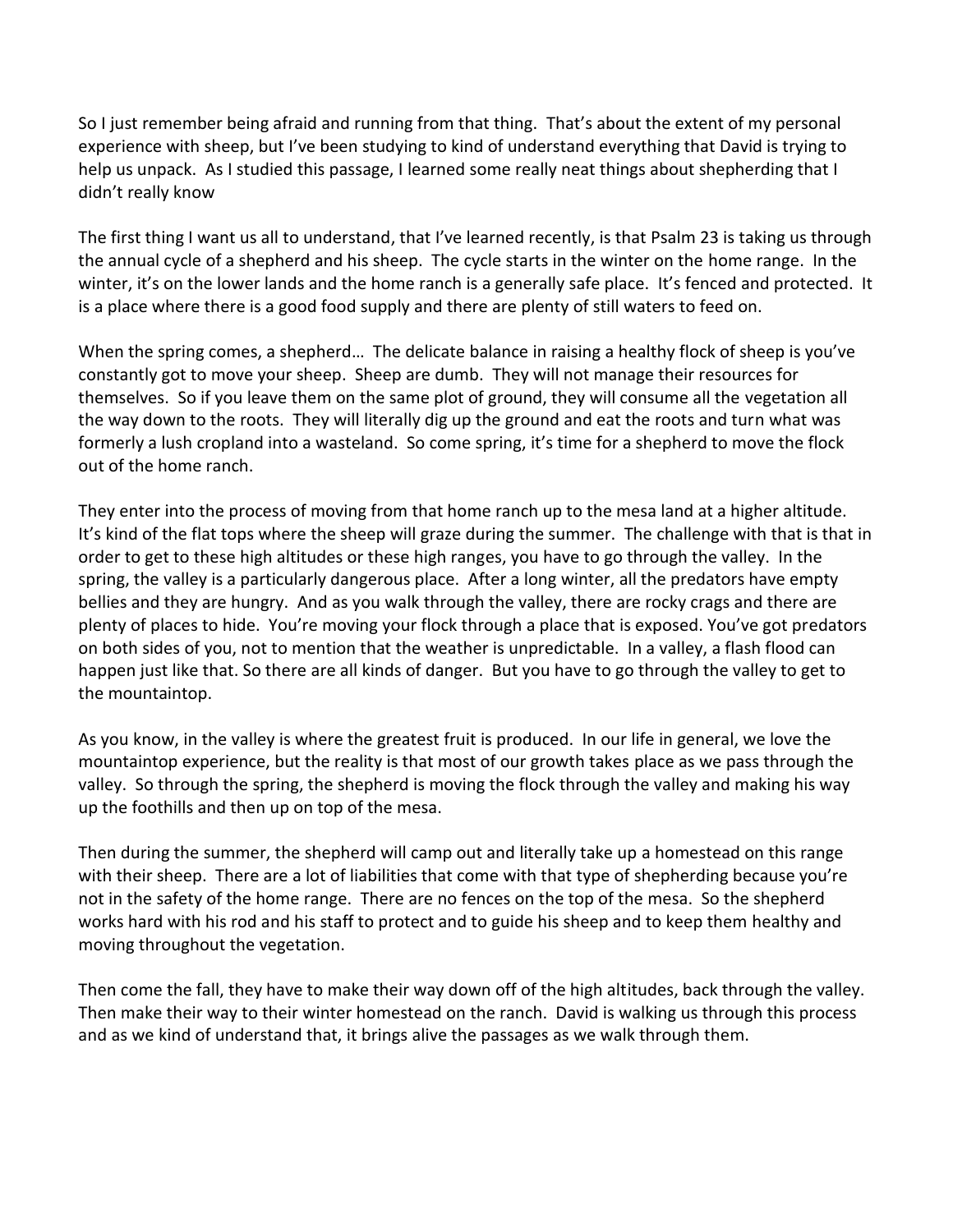*[1](http://www.studylight.org/desk/?q=ps%2023:1&t1=en_niv&sr=1) The LORD is my shepherd, I lack nothing.* Let's make the roles that are in this clear. The Lord is the shepherd. Jesus said in John 10: 10 "I am the good shepherd. The good shepherd lays his life down for his sheep." This first passage is a passage of salvation.

Isaiah writes in Isaiah 53: *[6](http://www.studylight.org/desk/?q=isa%2053:6&t1=en_niv&sr=1) We all, like sheep, have gone astray, each of us has turned to our own way; and the LORD has laid on him the iniquity of us all.* You and I, as sheep, are prone to wander. We are prone to be stiff-necked. We are prone to be foolish. We are prone to be ignorant. Our nature is to wander off from the flock and do our own thing. For us to even enter into this passage to understand it, we've got to understand that the Lord is our shepherd.

I want to start off this passage with the gospel and the gospel is this: You and I are broken people. We are sheep and we have wandered off in our disobedience and that disobedience has caused a separation. We have put ourselves in danger. When you wander off from the flock, there are ravenous wolves, poisonous weeds, rocky ledges, and all of those things will consume us. We have no hope apart from the Good Shepherd. God is the kind of God who is not slow about his promises, but he is patient, wishing that none would perish. He is a good shepherd that is willing to leave the ninety-nine and come after the one.

This morning, I believe that as I stand here and I share this gospel message, there may be stray sheep sitting right out here. This is your opportunity; this is the Shepherd coming after you. The Lord Jesus has come and he wants to gather you up, he wants to bring you back into his flock that you might walk with him under his protection and care. The only way that you can accept that is to humble yourself and confess that you are a sinner and that your sin and disobedience has caused you to wander off and you are in desperate need of a Savior. It is as simple as making that confession and then inviting God or allowing him to become the Lord of your life to enter back into his fold. And then something special happens. A relationship is formed.

The Lord is my shepherd, I shall not want. Here is where things can get a little bit twisted with the gospel. There is a gospel out there that tells us that if I am righteousness enough or if I'm good enough or if I do things right enough, that everything is going to go well with me, that prosperity will come, that my finances will be secure, that my relationships will be excellent, that everything that I touch is going to turn to gold. The shame in that is that when people buy into that and everything is going good for a while, then when they hit one of life's trials, they think that God has left them and this gospel isn't real. The problem is that is not a true gospel; that's been twisted or perverted.

When we walk with God and the Lord is our Shepherd, we shall not be in want because we know that he is there to take care of us. He's a protector, he's a provider, he's a lover. When we engage in a relationship with Christ, he begins to give us the things that we need. What we need isn't to have more money in our pocket; it's to have a little bit of food in our belly this morning, and as I walk through a trial, the Lord will be there to give me strength and comfort and to give me wisdom and discernment as I walk through the challenges of this life. I think it's more accurate to say that if I choose to follow Jesus, if I step into the fold, things aren't going to get easier; they're going to get harder because we are moving against the grain in a fallen culture.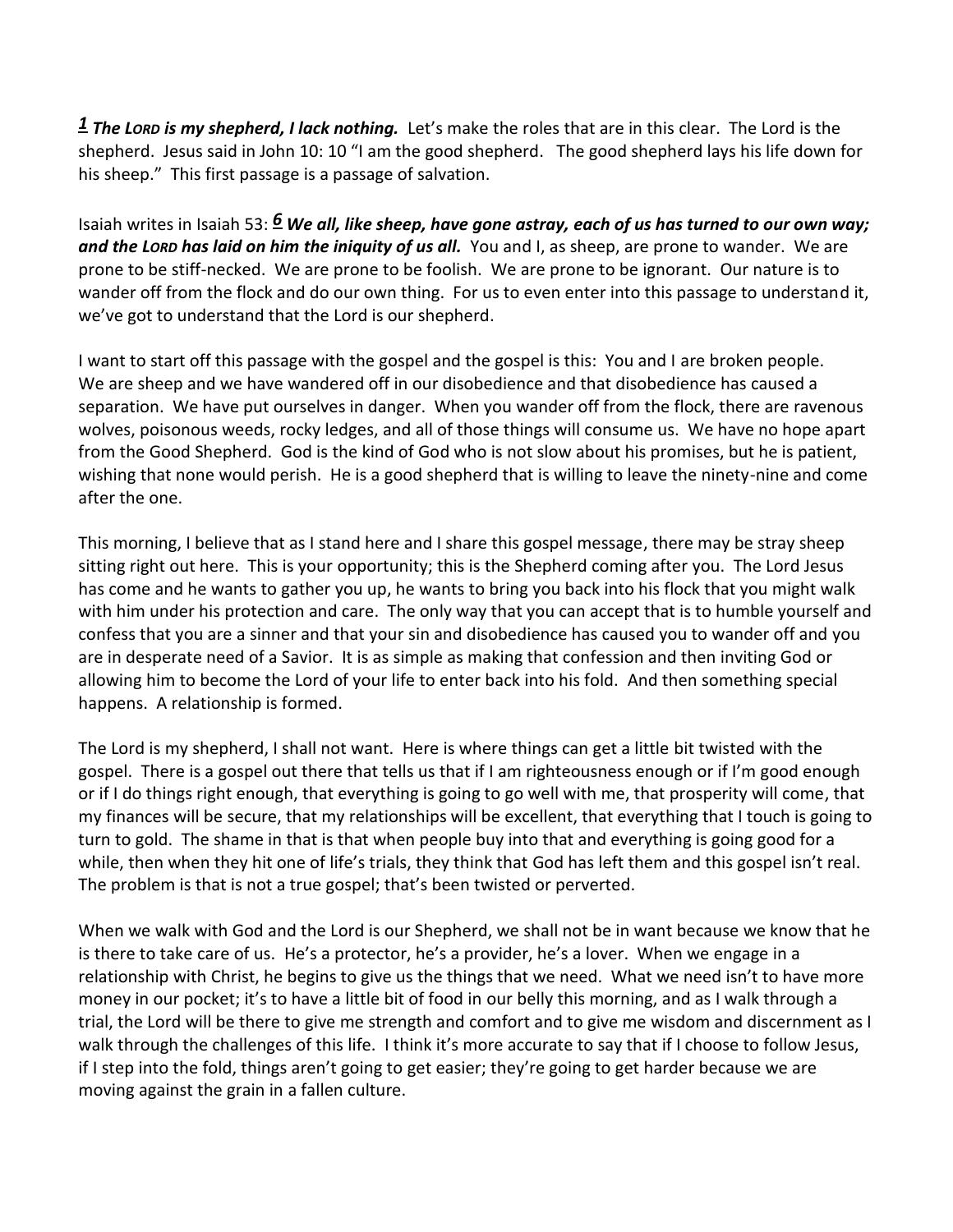There are ravenous wolves and lions and bears that will come and attack. Those of us who walk with Jesus have hope because the good shepherd is there to protect us and ultimately, as we will find out shortly, death has no power over those who walk with Jesus.

*[2](http://www.studylight.org/desk/?q=ps%2023:2&t1=en_niv&sr=1) He makes me lie down in green pastures, he leads me beside quiet waters…* This is such a beautiful picture because these green pastures and these quiet waters were a place of peace to be at the home ranch. The cycle of the year was pretty intense both for shepherd and the sheep. When the sheep settled into home, it was a time to rest and relax and to get fattened up. There was a lot of safety and security in there. The Lord being our Shepherd, he is that safe place. He is a place to go and get fed. Jesus himself said "I am the bread of life; I'm the living water."

Sheep primarily get their water from three different places. One is from bodies of water. Another one is from deep wells. And then another one is from eating grass that has dew on it. I didn't know this, but sheep can go months without having a drink of water if they wake up early in the morning and feed on the grass that has heavy dew on it. I think that is such an amazing picture as we pursue a relationship with Christ.

Years ago, as I was growing in my faith, I was starting to become consistent in spending time with God and studying his word and growing in my faith. Coming out of college, I was a night owl. On an average night I would stay up until 2:00 pm. I just functioned well as a night owl. As I was growing in my faith, a guy named Keith Chancey charged me to start waking up early in the morning and spending time with the Lord. In my heart, I kind of reared up; I was kind of fleshly and proud. I thought I didn't need to do that. Reluctantly, I decided to do it.

As I began that discipline, what was very difficult in the beginning – I would say for six months or even a year or year and a half – was kind of a grind. I would set my alarm early and wake up in the morning and just kind of feel sick to my stomach. I wanted to roll back in and go to bed. But what happened, as I continued in that discipline, was that hunger and that thirst and that longing for the morning began to grow. It's not that it's not tough to get up sometimes in the morning, but there has become a longing in me to spend time with the Lord first thing in the morning. I'm not here to say that this is THE way; I think it's a great way.

As we get up and we spend time with Him… I want to talk in the men in particular. I want to challenge men that if it works with your work schedules that you would be the first person up in your home. Here's why. We know, if we are honest with ourselves, that we are getting up… and we are jacked up human beings. We have a lot of junk in our life. And if I can discipline myself to be the first one up and to spend time with the Good Shepherd, to go to the doctor's office and allow him to minster to me to kind of unleash the power of the Holy Spirit that resides in the life of the believer, then I could wake up my wife and my kiddos and I could be more godly man than I would have if I was just rolling out of bed. So there's' just this healthy picture that if we, as sheep, would get up and follow Jesus' model… He would wake early and he would go to a lonely place and spend time with his Father in prayer. If we would seek him and start our day off, it creates just this calmness in the flock no matter what kind of difficulties and challenges we encounter.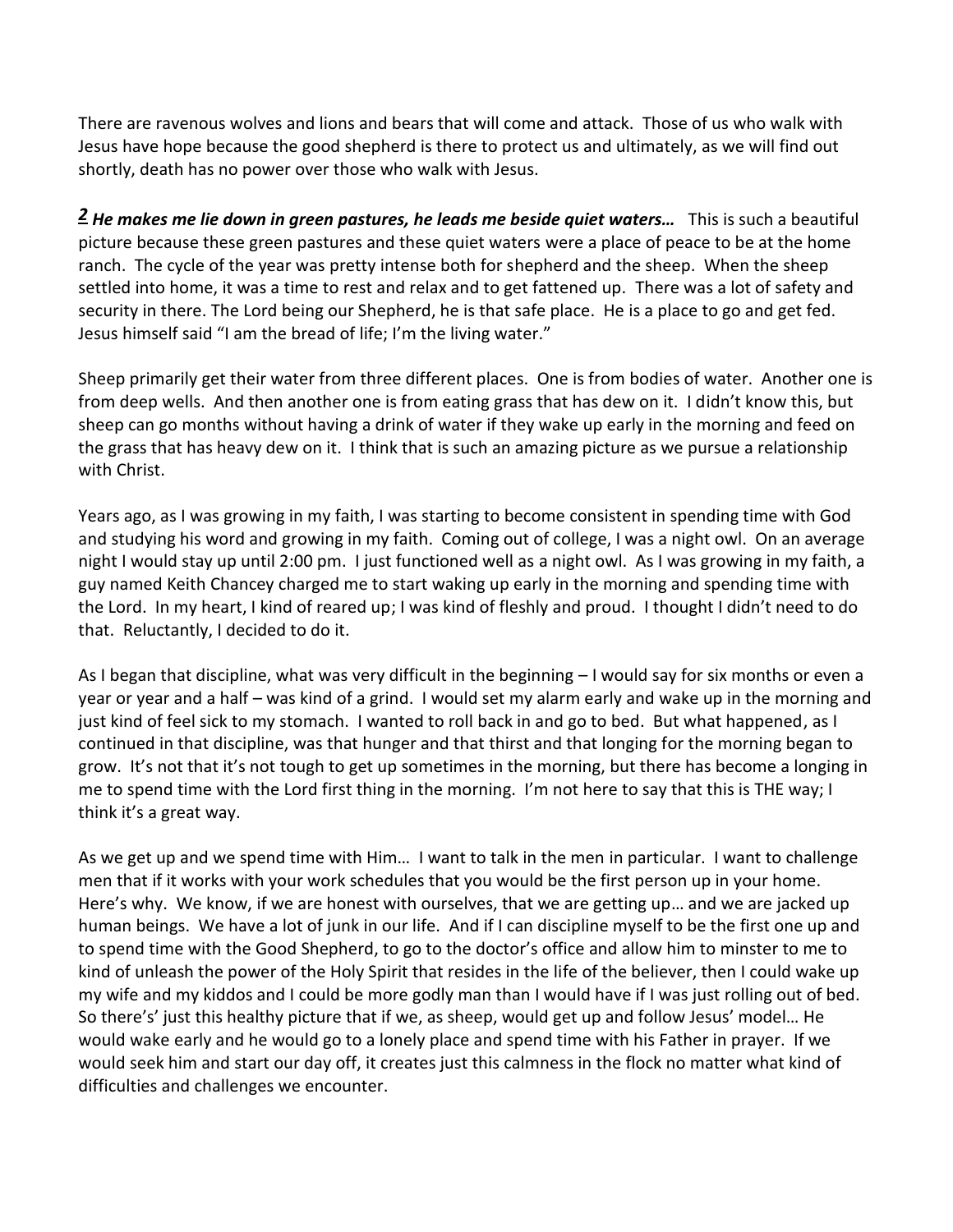*[3](http://www.studylight.org/desk/?q=ps%2023:3&t1=en_niv&sr=1) …he refreshes my soul. He guides me along the right paths for his name's sake.* How many of you guys have woke up over the last week and just needed God to restore your soul? I know I have. Camp is a wonderful place, but it is a grind. When you work with people, it's hard. God uses camp to just grind me up. This is my tenth summer, but it has not gotten any easier.

God is going to use something in our life. It could be marriage, work, family, relationships, trials. He is going to use something to make us look more like him. There is always going to be something. For me, the ministry at camp is so challenging and so stretching. I find myself giving everything I've got and I go to bed thinking *I don't know if I can get up and do this all over again; I'm exhausted*. So you wake up in the morning and say "God, I need you to restore me. I need a fresh wave of energy and passion and strength and vigor. I need you to restore me."

When I'm in sin, I just find myself quoting David's words from Psalm 51. "Restore to me the joy of my salvation. Fill me up, Lord. I need you." What's really cool is as you walk with God, what I've found is that in the midst of trials, it's hard to recognize that restoration on a daily basis. It really is. I think it's a perspective issue. You can't see the woods when you're standing in the trees. But when I've gotten on the back of some really kind of mighty, brutal trials over the past decade, I look at them and I think to myself *you know what, they weren't that bad*. It's not that they weren't brutal, but now that I have this perspective, I look back and I see how God was carrying me through it.

You guys have probably heard the story of a man who is walking on the beach with the Lord. They go on this long journey together. The man stops and he looks back and he sees only one set of footprints and says "Lord, where have you been?" The Lord says "I've been carrying you the whole time."

When we walk with Jesus, when we step inside his flock and allow him to be the Good Shepherd that he longs to be for each one of us, he will be the one that will carry us throughout these trials. *He guides me in the paths of righteousness for his name's sake.* Simply put, our obedience brings him glory. As you walk through trials… And what I've experienced is that as I'm walking through trials, I am overwhelmed with my sin nature. I am just overwhelmed with how broken and what a sorry dog I am. When everything is going great, you can kind of just bounce around with a little pep in your step and say "I've got things figured out. I'm doing well. I'm really striving in my faith and doing well." But when we walk through a trial, the Lord kind of brings the issues of life to the surface.

I Peter 1: 6-7, he talks about trials. He writes *[6](http://www.studylight.org/desk/?q=1pe%201:6&t1=en_niv&sr=1) In all this you greatly rejoice, though now for a little while you may have had to suffer grief in all kinds of trials. [7](http://www.studylight.org/desk/?q=1pe%201:7&t1=en_niv&sr=1) These have come so that the proven genuineness of your faith—of greater worth than gold, which perishes even though refined by fire may result in praise, glory and honor when Jesus Christ is revealed.* He is saying that as you walk through trials, it's going to prove your faith.

When you pull gold ore out of the ground, does it look pretty? No. It's kind of just this muddled old rock with a bunch of impurities in it. But when you take that gold and you put it into the furnace and you smelt it, all the impurities rise up to the top. Then you take those impurities and you wipe them off and you are left with something that's more refined and beautiful than you had before.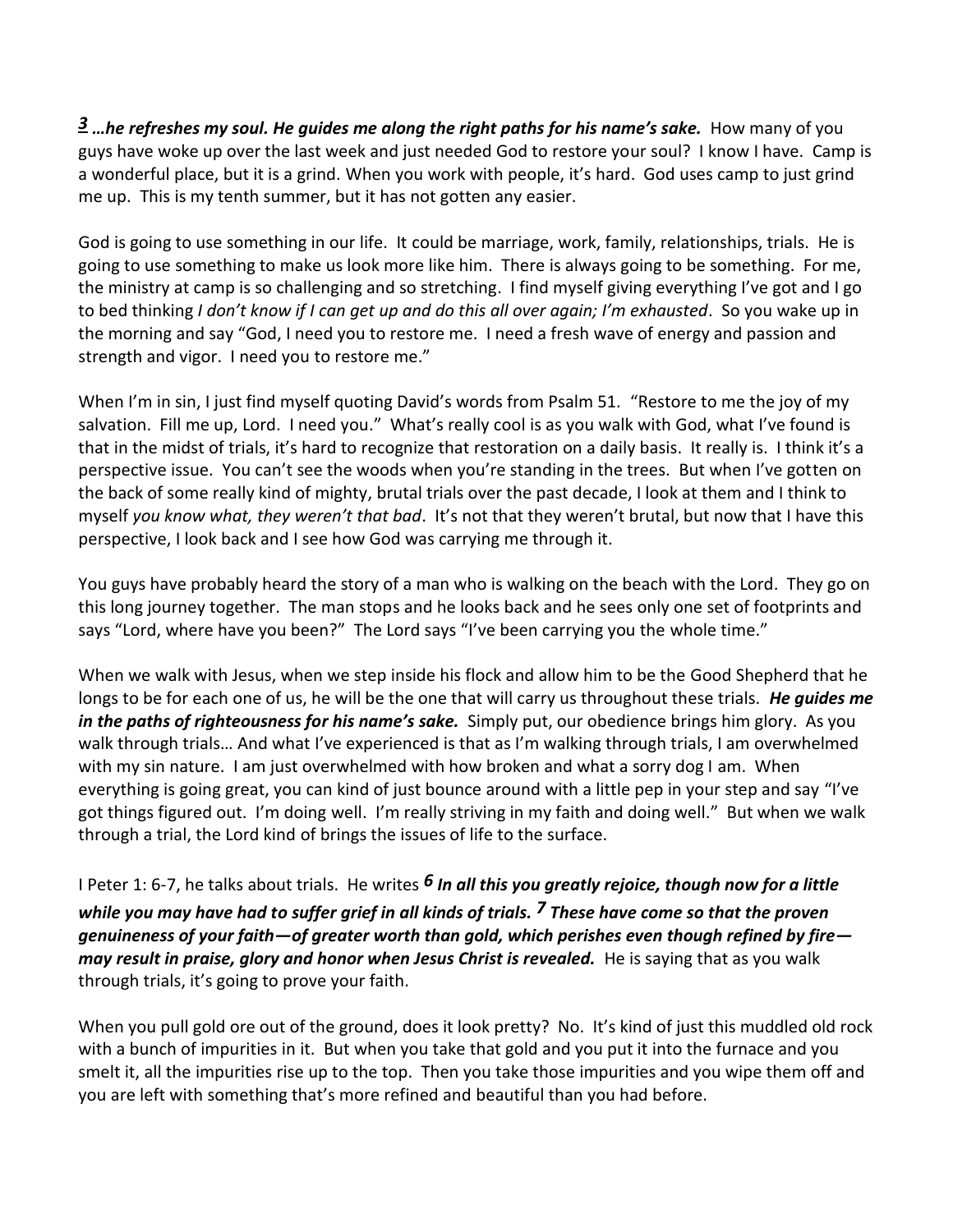So as we walk through trials, all the junk in my heart and my life are raised up and frankly I'm disgusted with it. Recently, I got to the point where I felt like *I am tired of the Holy Spirit dragging this sorry carcass around.* Again, when you're on the mountaintop and everything is going on, this concept of holiness or even the desire for holiness seems kind of detached or hard to wrap your mind around. But as you are walking through trials, if you are anything like me and you see all this dross rising to the surface… Frankly, it's shameful, it's sorry, it's disgusting, it's sad. I begin to long for holiness.

As Peter quoted "Be holy for I am holy." He is quoting the Lord himself. So these trials stir in us this longing to be more like Christ, to walk more closely with the Good Shepherd. Is that a good thing, church? You bet it is. I genuinely want to be a godly man. When I maintain that perspective, throughout my trials, I can be okay. I can be okay with the hardship; I can be okay with the grind because I want to be more godly, more than I want to be comfortable. I want this junk gone. I'm tired of it. I want to be better for my Lord. I want to be better for my wife. I want to be better for my kiddos. I want to be better for the ministry. I want to be better for Woodland Hills. But I can't become more like Christ without walking through the grind and allowing him to restore me. As I walk through that, God is glorified and I'm so grateful for that.

So we've moved out of this safe place – the ranchland – and we are walking through some challenging territory, into the valley. David writes *[4](http://www.studylight.org/desk/?q=ps%2023:4&t1=en_niv&sr=1) Even though I walk through the darkest valley, I will fear no evil, for you are with me; your rod and your staff, they comfort me.* This is such powerful imagery. So as you walk through the pass… If any of you have gone up to the mountains in Colorado, you know you have to go through the passes in order to get there. The passes are intense. In the winter, they are covered in snow and you're dropping off sheer cliffs. The incline is tremendous. If you were taking a flock of sheep and you were pushing them up that pass, the amount of predators that could be hidden long the way and the danger that lurks around every corner is just overwhelming.

As you walk through the valley, there is very little sun that actually hits you. Noon is really when the sun is hitting you because there is shade being cast both ways. Here's the deal and this is beautifully written. We're not walking through the valley of death, but as believers, when we walk with the Good Shepherd, we're walking through the valley of the shadow of death. When Jesus crawled upon that cross, he conquered death and the grave when he rose again. And he removed the sting from death. For those of us who have moved into the flock and have chosen to walk with the good shepherd for our lifetime, the sting of death has been removed. And the treachery that comes with that valley is only a shadow. Have you ever had a shadow hurt you? A shadow doesn't hurt you. It doesn't matter what kind of weapon it might be; a shadow cannot hurt you. So we walk through the valley of the shadow of death and we fear no evil.

Paul writes to Timothy and says "We've not received a spirit of timidity or of fear, but one of power, love, and self-control." You take an earthly shepherd who is the best in his trade, who is skilled with both of his tools – his rod and his staff – and he knows the path and the course… He can be a tremendously efficient shepherd, but every great shepherd can't overcome everything. There will be loss in that flock. But in the flock of God, there is not one loss. There's isn't a single one that slips through his fingers. When you walk in the flock of God, you have a promise of hope in heaven. It cannot be snatched away, it's can't be taken from you. So the valley is just a shadow of death.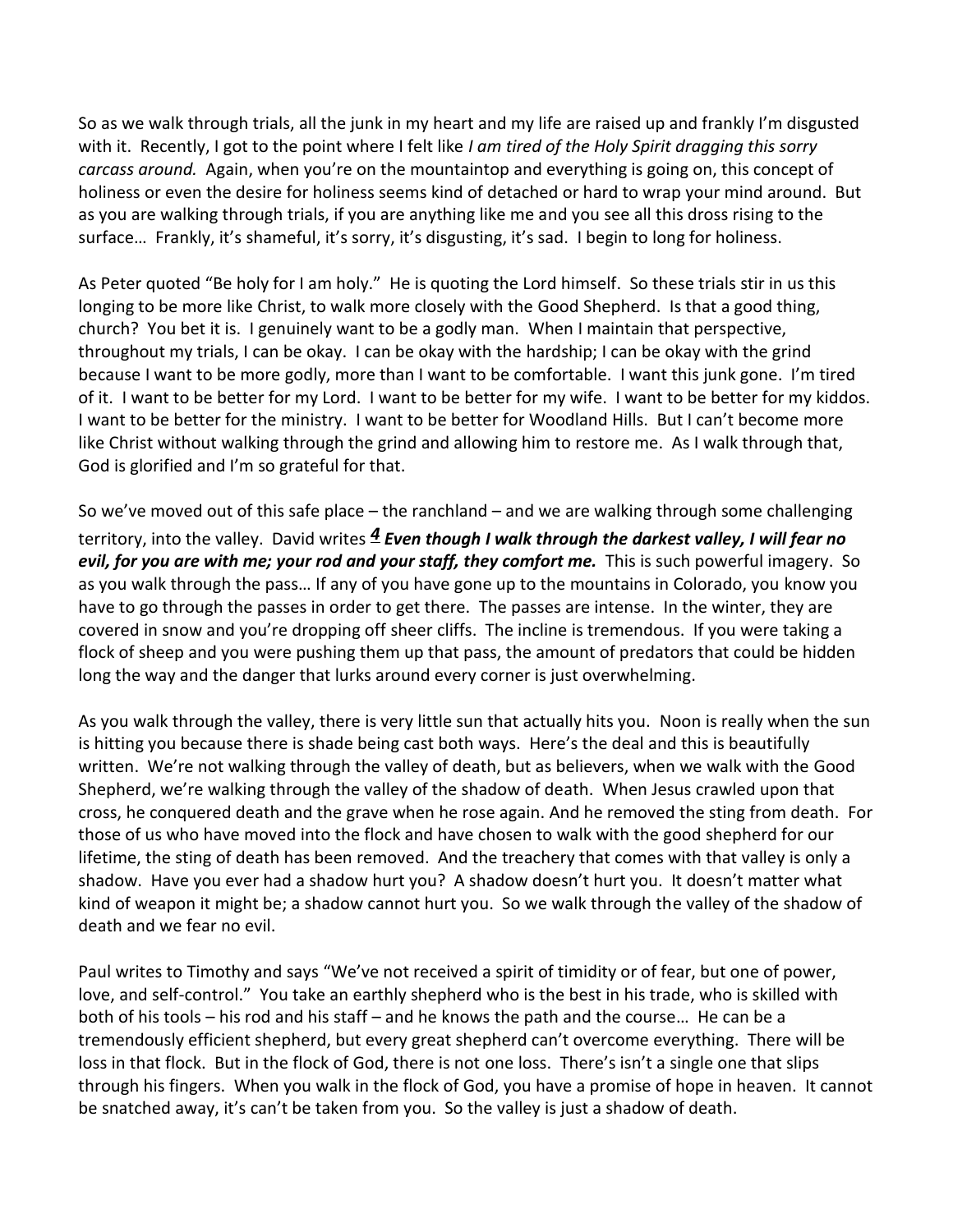It says "thy rod and thy staff they comfort me." So the shepherd had two tools. One was a rod and the rod was really a weapon. When he was talking to Saul, getting ready to face Goliath, David said "When the lion and the bear rose up, I grabbed them by the beard and I struck them and I killed them." He killed them with his rod. A rod is a picture of strength and security and sometimes discipline for the flock.

The staff is a long, slender stick with a hook on the end. It was used to guide the sheep very gently. When the sheep would get into a bad situation by wandering off or falling off on a cliff, the shepherd would leave the ninety-nine and go and get the one and reach down and grab that sheep by the neck and pull them up to safety. So God uses both tools. Not only is he strong and a savior and a disciplinarian, but he is also a comforter. He is a ministry for you and me, for every sheep in his flock. He wants to care for you. As you're wounded… If you've got a hitch in your giddy up, if you have a little disease in your eyes or your wool is starting to fall out, he is there to minster and to heal you up.

*[5](http://www.studylight.org/desk/?q=ps%2023:5&t1=en_niv&sr=1) You prepare a table before me in the presence of my enemies.* Here we get to the point where the shepherd has brought the flock up on top of the mesa and it's a great feeling to be in the summer pasture and they begin feeding, but there are enemies lurking all around. Again, the safety of the home ranch and the fence is gone. So the shepherd is on high alert at all times. But a good shepherd keeps his sheep safe.

Again, in watching the news, are there ravenous wolves prowling about? Dealing with these kiddos at camp… Some of the things that they are enduring at 9,10, and 11 years old… The things that they've been exposed to, the kind of anxiety that they have, the kind of wounds that they have, it's horrific. Satan spares no one. We live in a broken and fallen world, but when we walk with Jesus, we can sit down and dine with him even while there are predators on the outskirts. The Lord is there to protect those who walk with him.

You anoint my head with oil; my cup overflows. As we walk with him intimately, if we stay within the confines of the flock and don't wander off, he can protect us from those major predators. But in the flock, there are gnats and flies that drive sheep crazy. When they get in their eyes and their nose, the sheep don't have a long tail like a lot of animals do, so they end up rubbing their face on trees and rocks and in the dirt. They will rub their faces raw. They pick up a disease called Scab and get worms in their nose and it is a terribly unhealthy thing. They're just being nagged.

I feel like in life there is so much of that. There are these nagging gnats and flies. The way that the shepherds would tend to this is they would make this oil concoction and they would take that staff and pull the sheep in and take the oil and anoint them or smear it all over their face. It would give them relief from all the nit-picking gnats and flies.

As we walk in the anointing of God's spirit, the Holy Spirit, there are going to be a lot of these nit-picking and nagging things. Whether it's finances or issues at work or challenges with kids that you just can't find the solution to… You walk in the anointing of the Holy Spirit. As you walk with him, he is going to provide answers each step of the way. He's going to give us what we need to remove those anxieties, those fears, those concerns, those burdens, those sins. He will remove them if we walk by the Spirit.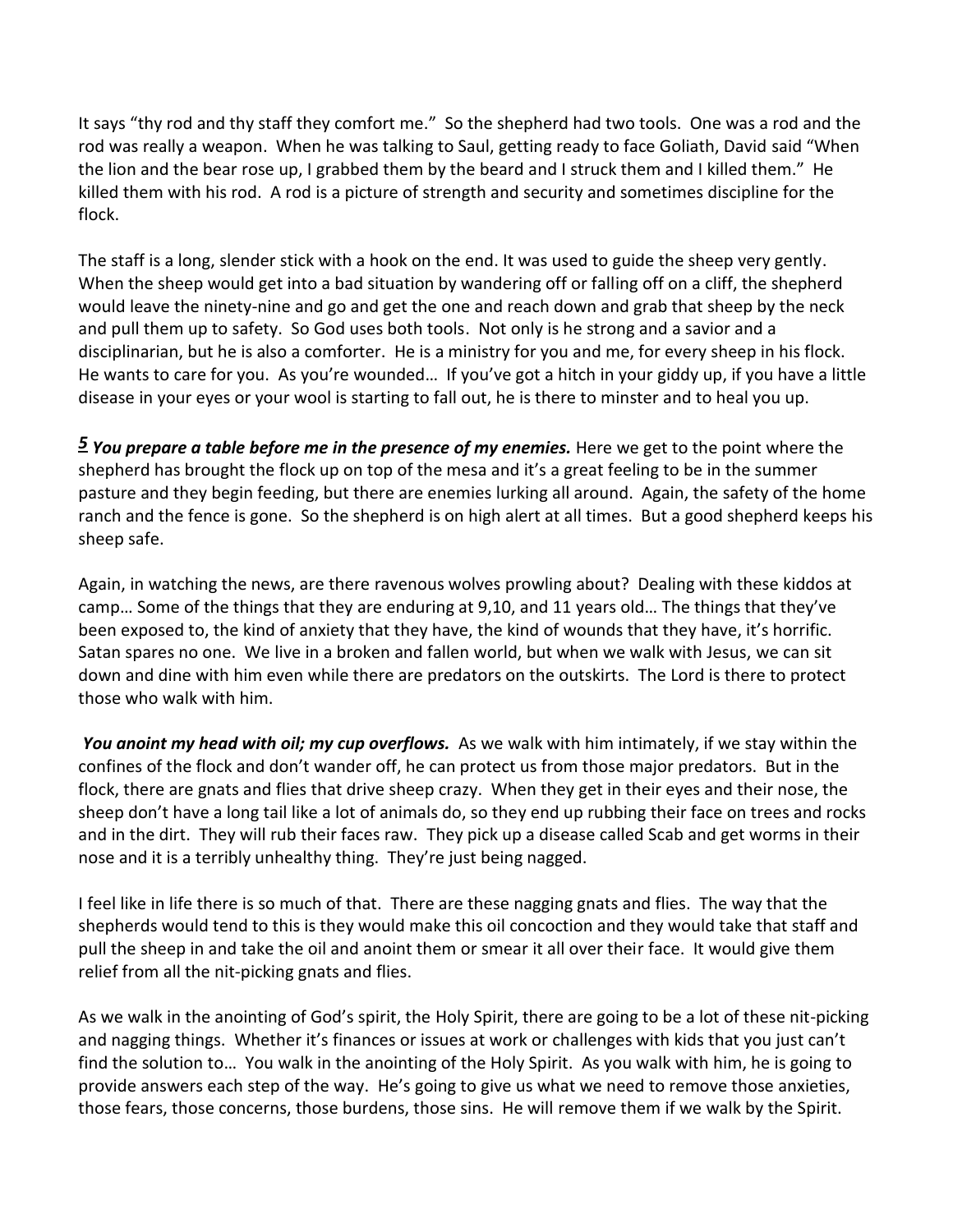He says "my cup overflows." One of the things I love about having perspective, looking back, is all the joy that has happened in the midst of trials. Ashley and I have never loved being a family more. Lulu is five years old and she's going into kindergarten. She has a huge appetite to learn and grow. She's super maternal and we just love that little girl.

Belle is our little adventurer. In fact, just yesterday, she rode on the wet zipline with me for the first time at four years old. You're going off of a 150 ft. cliff down into a body of water. She's so brave and adventurous.

Knox is a little bull. He is your definition of a strong willed child. He eats spankings like they are Skittles. And we love him for it. He loves wrestling and waking up at 6:20 every single morning.

Tess is just as feisty and loveable. She's this perfect little concoction; this little doughy toddler walking around. When the kids and staff get in her face, she got the best stiff-arm in the business. She creates space.

We just love our family even in the midst of the grind. We find so much joy in this life. Our cup overflows. That's because the joy of the Lord is in our home and he helps walk us through the hardest of trials.

*[6](http://www.studylight.org/desk/?q=ps%2023:6&t1=en_niv&sr=1) Surely your goodness and love will follow me all the days of my life…* Now the shepherd is coming down off the mesa, through the foothills, and back through another challenging pass through the valley. But as we walk with the Good Shepherd, we know that he is right there, following us each step of the way. He is goodness and he is loving kindness and he is long-suffering and he is our source of joy. As we walk with Jesus, we will never be in want for those things; they will come. Even in the midst of hardship. When the flock finally reaches its home, its resting place for the long winter months, the home ranch...

David writes *and I will dwell in the house of the LORD forever.* Really, this passage begins and ends with the gospel. For those of us who choose to enter into that flock, there is a promise and that promise is that you will dwell in the house of the Lord forever.

I will remind you of Psalm 27: 13-14. If you are walking through a trial and it's kind hard to cling to hope right now because hope is just kind of hard to grasp, Psalm 27 says *[13](http://www.studylight.org/desk/?q=ps%2027:13&t1=en_niv&sr=1) I remain confident of this: I will see the goodness of the LORD in the land of the living. [14](http://www.studylight.org/desk/?q=ps%2027:14&t1=en_niv&sr=1) Wait for the LORD; be strong and take heart and wait for the LORD.*

I want to leave you with that charge today. Yes there are many challenges out there that we face, many trials that we are walking through, but if you are willing to walk with God, you are not alone.

In closing, I would love for everybody to close their eyes and bow their heads. If there is anybody in the audience that is ready to surrender their life and know that they've been straying and that they have been a sheep that's been disobedient and has walked away from God, I want to give you an opportunity